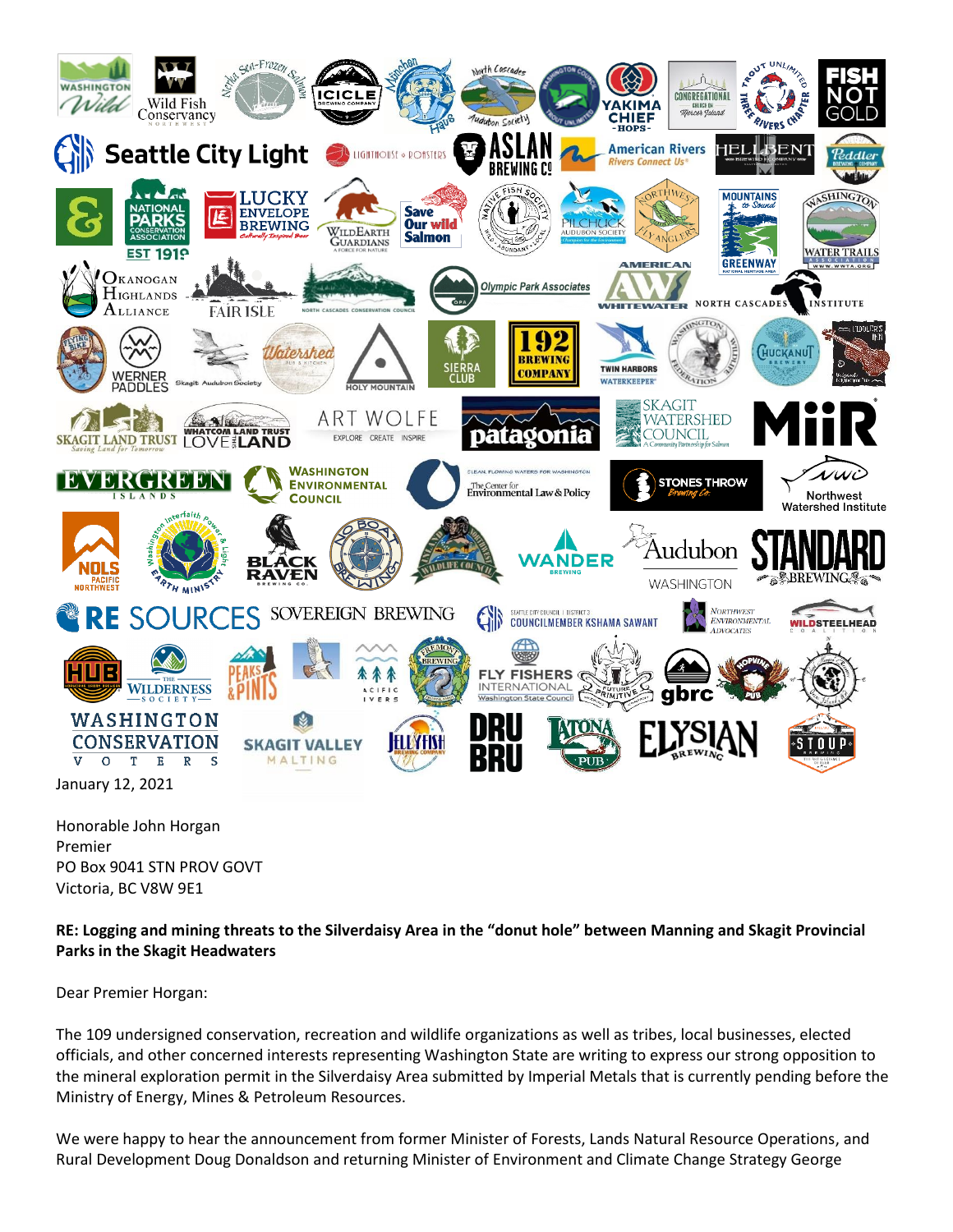Heyman one year ago halting the clearcut logging sales in the Skagit Headwaters in direct response to opposition from Canada and downstream residents in Washington State. He released the following statement:

"Effective immediately, BC Timber Sales will no longer award timber licenses in the Silverdaisy area, ensuring no additional commercial forest harvesting occurs in that area. "We've heard loud and clear from individuals and groups on both sides of the border that logging should stop in the Silverdaisy, and we're making sure that commercial timber harvesting in that area does not continue."

We have also not heard any news as to a decision on the mining permit in the same area from Imperial Metals.

We understand that as a result of the recent election, there are several new ministers in key offices that will be important to resolving the pending mining permit from Imperial Metal's Giant Copper project and ensuring that the "donut hole" area in the Skagit Headwaters continues to be under a moratorium for logging and hopefully gains permanent protection.

### **Importance of the Skagit River and Basin**

The Skagit River flows south from British Columbia through Washington State through North Cascades National Park and Mt. Baker Snoqualmie National Forest before flowing into the Puget Sound. The proposed mining activities and potential future development of a mine in the Canadian Skagit headwaters provides a real and significant threat to many of the values connected to the Skagit River and watershed in Washington State.

The Skagit Watershed supports large, diverse fish and wildlife populations and provides over 30 percent of the freshwater flowing into Puget Sound. It also provides critical habitat for imperiled species such as bull trout, grizzly bears, and spotted owls. The Skagit River supports the largest populations of threatened steelhead and Chinook salmon in the Puget Sound, and the largest run of chum salmon in the conterminous US. Approximately, 90 percent of the bull trout from Ross Lake spawn in the Upper Skagit downstream of the proposed activities.

These fish are a critical food resource for the imperiled Southern Resident Killer Whales and are central to the culture and integrity of several Tribes both in the United States and Canada who have treaty rights to these important resources. The greater Skagit delta is a site of global importance for migratory birds in the Pacific Flyway, supporting significant concentrations of waterfowl and shorebirds.

### **Inconsistency with International Treaty Obligations**

As you should be aware, the 1984 High Ross Treaty between the United States and Canada resolved the dispute over raising Seattle's High Ross Dam and avoided flooding part of the Upper Skagit Watershed. Recognizing the unique ecological and recreational values of the Skagit Watershed, one of the main purposes of the Treaty was to maintain the environmental integrity of the Watershed. The City of Seattle and the BC government signed the accompanying Agreement.

Furthermore, the Treaty also created the Skagit Environmental Endowment Commission (SEEC) to administer this collaborative partnership, the Commissioners of which are appointed by the Premier and the Mayor. The governments together established SEEC's primary mission: (1) to conserve and protect wilderness and wildlife habitat; (2) to enhance recreation opportunities in the Skagit; and (3) to acquire mineral or timber rights consistent with conservation and recreational objectives.

The proposed activities are in the "donut hole", an area encircled by Skagit Valley and Manning Provincial Parks, that was left out of the parks due to existing mineral claims. Consistent with its purpose, the SEEC has been actively pursuing retirement of these claims in order to protect and incorporate the donut hole into one of the adjacent parks. This has been done with the knowledge and encouragement of the BC government. Logging and mining in the donut hole conflicts with the intent and the efforts made thus far to protect this area and incorporate it into the surrounding parkland.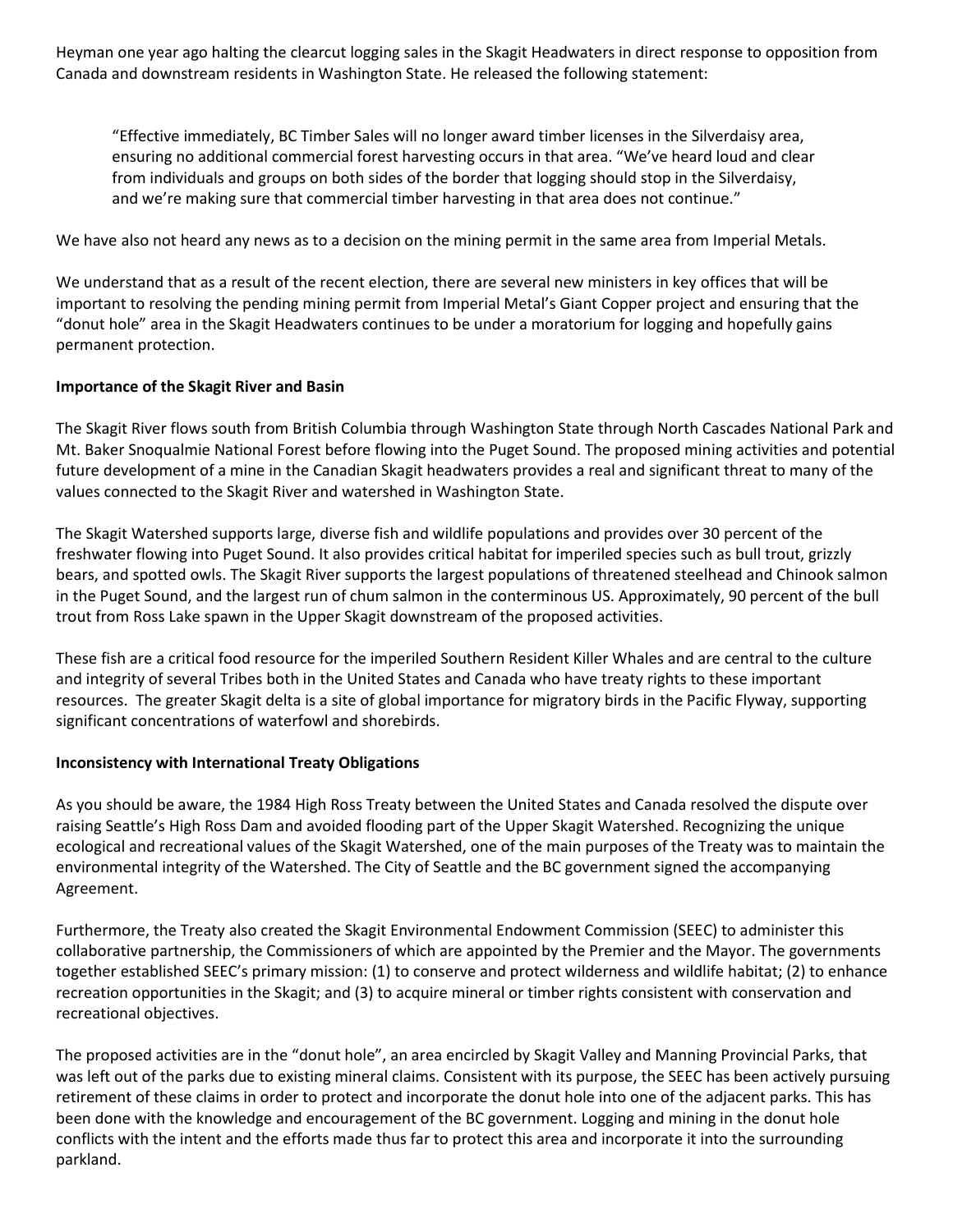Neither the previously allowed logging activities nor this latest mineral exploration permit proposal are in alignment or in keeping with the spirit and intent of the Treaty. The proposed mineral exploration activities including creating access roads and trails, conducting surface exploration drilling with associated water supply and catchment sumps, and mechanical trenching over a five-year period of continued disturbance are wholly unacceptable. The area that Imperial Metals is proposing to investigate has already been searched many times before as documented in your records. In addition, the Skagit Environmental Endowment Commission has paid for an assessment of the proposed Giant Copper mine indicating that the mine would not be economically viable.

# **Potential Impacts from Mining Activity on Down Stream Values in the Skagit Watershed**

Logging and mining are well known to increase sediment, water temperatures, and threats of contaminants in downstream areas which would impact this and other aquatic species downstream. Even exploratory drilling has been shown to release copper. Copper can be lethal to fish and aquatic invertebrates at relatively small concentrations. Recent studies have found that copper has substantial sublethal impacts to fish at levels that were previously considered safe. This sensitivity is greatest where water quality is excellent. Given that Ross Lake supports one of the largest populations of bull trout, listed under the Endangered Species Act and the Skagit River supports the largest Chinook population in Puget Sound, no mining activity in the donut hole should be permitted.

## **Unacceptable Record of Responsibility and Accountability of Imperial Metals**

In addition to the unacceptable impacts to fish, wildlife and water resources downstream and violation of an international treaty, there is great concern over the past record of Imperial Metals with respect to compliance safety and accountability. Their permit applicant's record is poor considering the August 2014 Mount Polley mine tailings pond spill which was one of the largest environmental disasters in Canadian history.

The failed tailings dam forced 24 million cubic meters of mine waste, containing mercury, arsenic, selenium, copper, and other heavy metals over 12 hours into Hazeltine Creek. The contaminated mine waste ultimately entered Quesnel Lake—the source of drinking water for residents of Likely, BC, and home to about a quarter of the province's sockeye salmon population.

# **Background for New Members Ministers in the British Columbia Government**

Please share this letter with following Ministers of the British Columbia government (all but one of which is new):

- Minister of Environment and Climate Change Strategy George Heyman Minister Heyman is returning to his post and is well educated on the logging and mining threats. We were encouraged to see the following point in his mandate letter which seems relevant and applicable to the transboundary Skagit Watershed: "Support the Minister of State for Lands and Resource Operations' work with neighboring jurisdictions to cooperatively develop and invest in new strategies aimed at better protecting our shared wildlife and habitat corridors, including work to implement the Together for Wildlife Strategy."
- Minister of Forests, Lands, Natural Resource Operations and Rural Development Katrine Conroy This is a key post for the pending mining permit from Imperial Metals. We were encouraged to see the following bullet in her mandate letter: "Support the Minister of State for Lands and Natural Resource Operations to create a new Ministry for Lands and Natural Resource Operations that will develop and implement land use policies that support B.C.'s goals for economic activity, environmental sustainability, and reconciliation with Indigenous peoples." Furthermore, we hope to hear a confirmation that the halt to logging in the "donut hole" will continue under the new Minister's administration.
- Minister of Energy, Mines and Low Carbon Innovation Bruce Ralston There is significant concern about Imperial Metals' reputation after the Mount Polley Mining disaster resulted in economic and ecological impacts in the Fraser River Watershed. We were encouraged to see the following bullet in his mandate letter: "Support the Minister of Environment and Climate Change Strategy to ensure owners of large industrial projects are bonded moving forward so that they – not B.C. taxpayers – pay the full costs of environmental cleanup if their projects are abandoned."
- Minister of State for Lands and Natural Resource Operations Nathan Cullen We were encouraged to see the following bullet in his mandate letter: "In collaboration with Indigenous partners, communities and stakeholders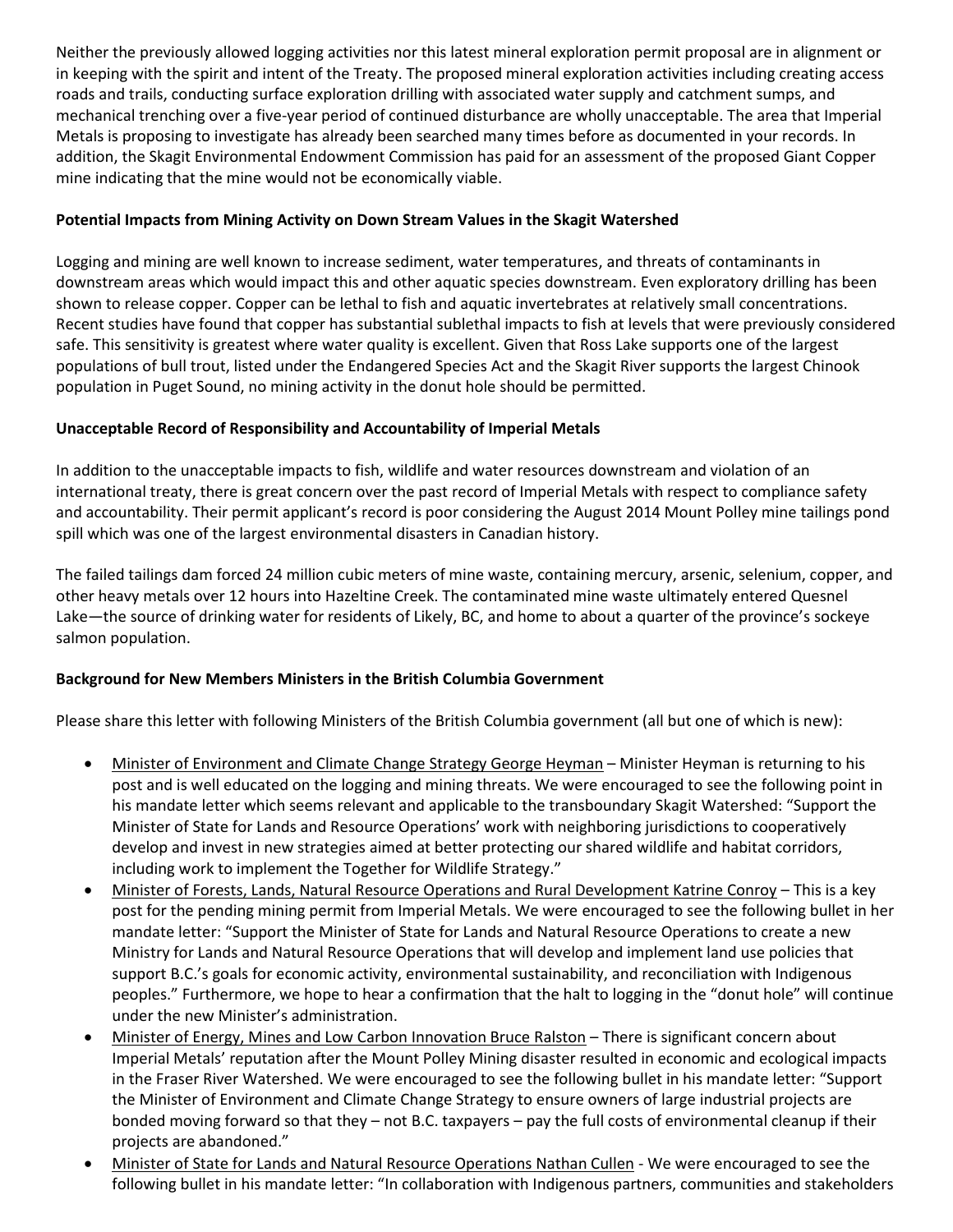continue to modernize land-use planning for B.C.'s ecosystems, rivers, lakes, forests and provincial public land and waters."

• Minister of Indigenous Relations and Reconciliation Murray Rankin - Several First Nations organizations have weighed in opposing the Giant Copper mining permit including the Neskonlith Indian Band, Upper Similkameen Indian Band, Union of British Columbia Indian Chiefs and First Nations Women Advocating for Responsible Mining. We were encouraged to see the following bullet in his mandate letter: "Facilitate partnership with First Nations around key decisions on regional land and resource use allocation through evolving shared decision making, building on the *Declaration on the Rights of Indigenous Peoples Act*, to provide a clear, stable and sustainable path for everyone to work together."

In conclusion, we urge you to work with your new Ministers to deny the proposed mining permit by Imperial Metals and move forward with efforts to facilitate the purchase of the mineral tenures and provide long term protection for the Skagit headwaters consistent with the High Ross Treaty.

Additionally, we expect to see the vision and promise of the High Ross Treaty between the United States and Canada implemented by the US/Canada Skagit Environmental Endowment Commission be realized through pursuing the protection of the remaining unprotected area of the trans-boundary Skagit watershed (i.e., the donut hole). Acquiring mineral and timber rights in the watershed is a key part of SEEC's charter and mission. This would establish a conservation legacy that would be remembers for decades on both sides of the border.

Sincerely,

Liz Lovelett Senator, LD-40 Washington State Legislature

Jesse Salomon Senator, LD-32 Washington State Senate

Alex Ramel Representative, LD-40 Washington State Legislature

David Paul Representative, LD-10 Washington State Legislature

Emily Wicks Representative, LD-38 Washington State Representative

Debra Lekanoff Representative, LD-40 Washington State Legislature

M. Lorena González City Councilmember/President City of Seattle

Lisa Herbold City Councilmember City of Seattle

Rud Browne Councilmember, District 1 Whatcom County Council

Megan Dunn Councilmember, District 2 Snohomish County

Teresa Mosqueda City Councilmember City of Seattle

Kshama Sawant City Councilmember City of Seattle

Dan Strauss City Councilmember City of Seattle

Debora Juarez City Councilmember City of Seattle

Richard Brocksmith City Councilmember At-Large Mount Vernon

Karl de Jong City Councilmember Sedro-Woolley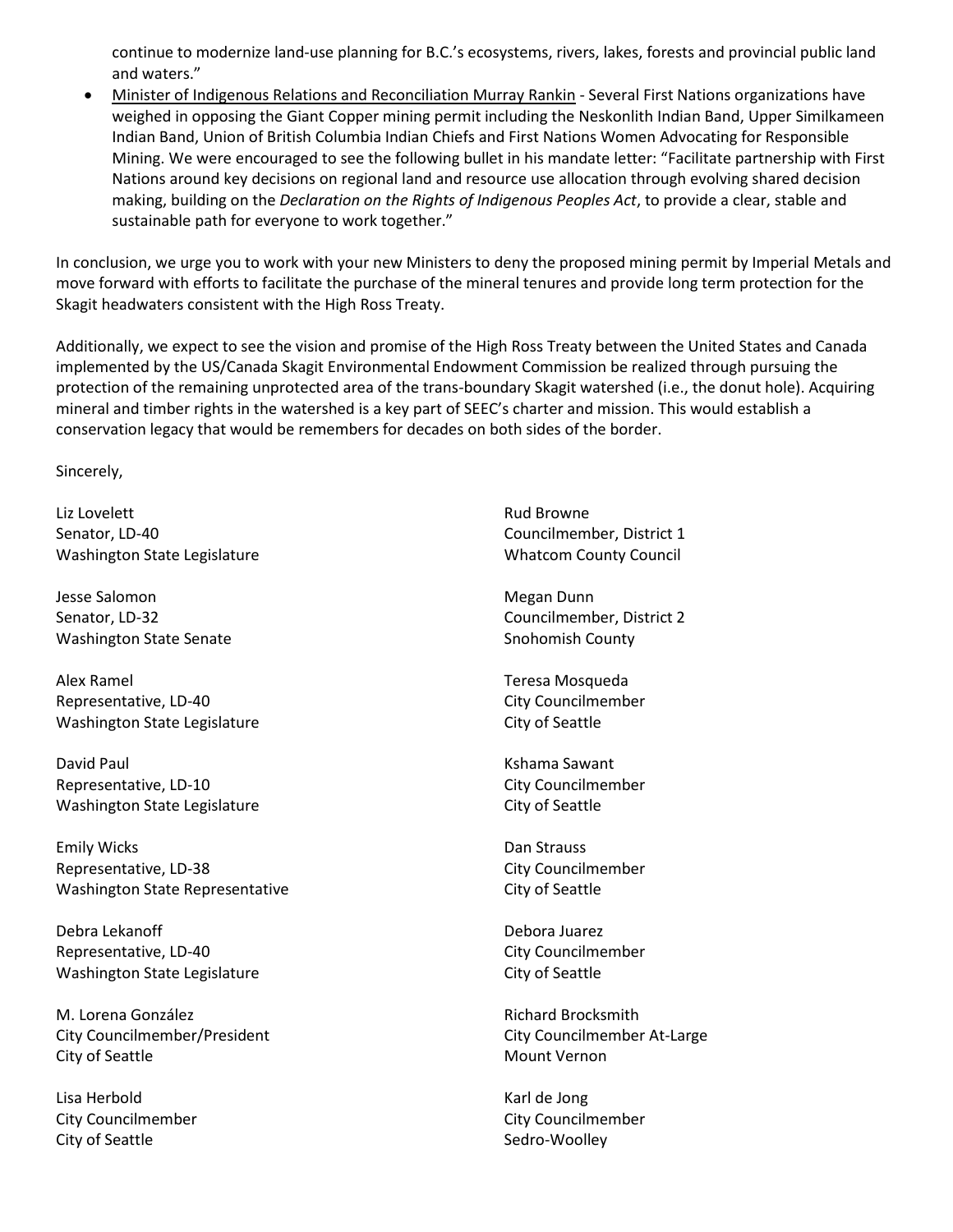Pinky Vargas Mayor Pro Tem, Ward 4 City of Bellingham

Lisa A. Anderson City Councilor, Ward 5 City of Bellingham

Daniel Hammill City Councilor, Ward 3 City of Bellingham

Michael Lilliquist Representative, Ward 6 City of Bellingham

Tom DeBoer Chief Environmental Affairs Officer Seattle City Light

Tom Uniack Executive Director Washington Wild

Kurt Beardslee Executive Director Wild Fish Conservancy

Tele Aadsen & Joel Brady-Power Co-owners Nerka Sea Frozen Salmon (Bellingham)

Robert Kaye Chair, Conservation Committee North Cascades Audubon Society (Bellingham)

Pamela Brulotte Founder Icicle Brewing Company/München Haus

Jack Guinn Owner Hellbent Brewing Company

Craig Nobley General Manager Lighthouse Roasters

Brad Throssell State Chair Washington Council of Trout Unlimited

Wendy McDermott Director, Rivers of Puget Sound & Columbia Basin American Rivers

Levi Wyatt Corporate Social Responsibility Coordinator Yakima Chief Hops

Rev. Roberta Rominger Pastor Congregational Church on Mercer Island, WA

Mark Taylor President Three Rivers Chapter of Trout Unlimited

Michelle Connor President & CEO Forterra NW

Rob Smith Northwest Regional Director National Parks Conservation Association

Raymond Kwan & Barry Chan **Owners** Lucky Envelope Brewing

Kim McDonald President Fish Not Gold

Marlies Wierenga Pacific Northwest Conservation Manager WildEarth Guardians

Jack Lamb CEO/Owner Aslan Brewing Co.

Joseph Bogaard Executive Director Save Our wild Salmon Coalition

J. Michelle Swope Washington Regional Coordinator Native Fish Society

Sarah Kliegman co-Executive Director Okanogan Highlands Alliance

Allen Gibbs Vice President Pilchuck Audubon Society

Matt Moore President Northwest Fly Anglers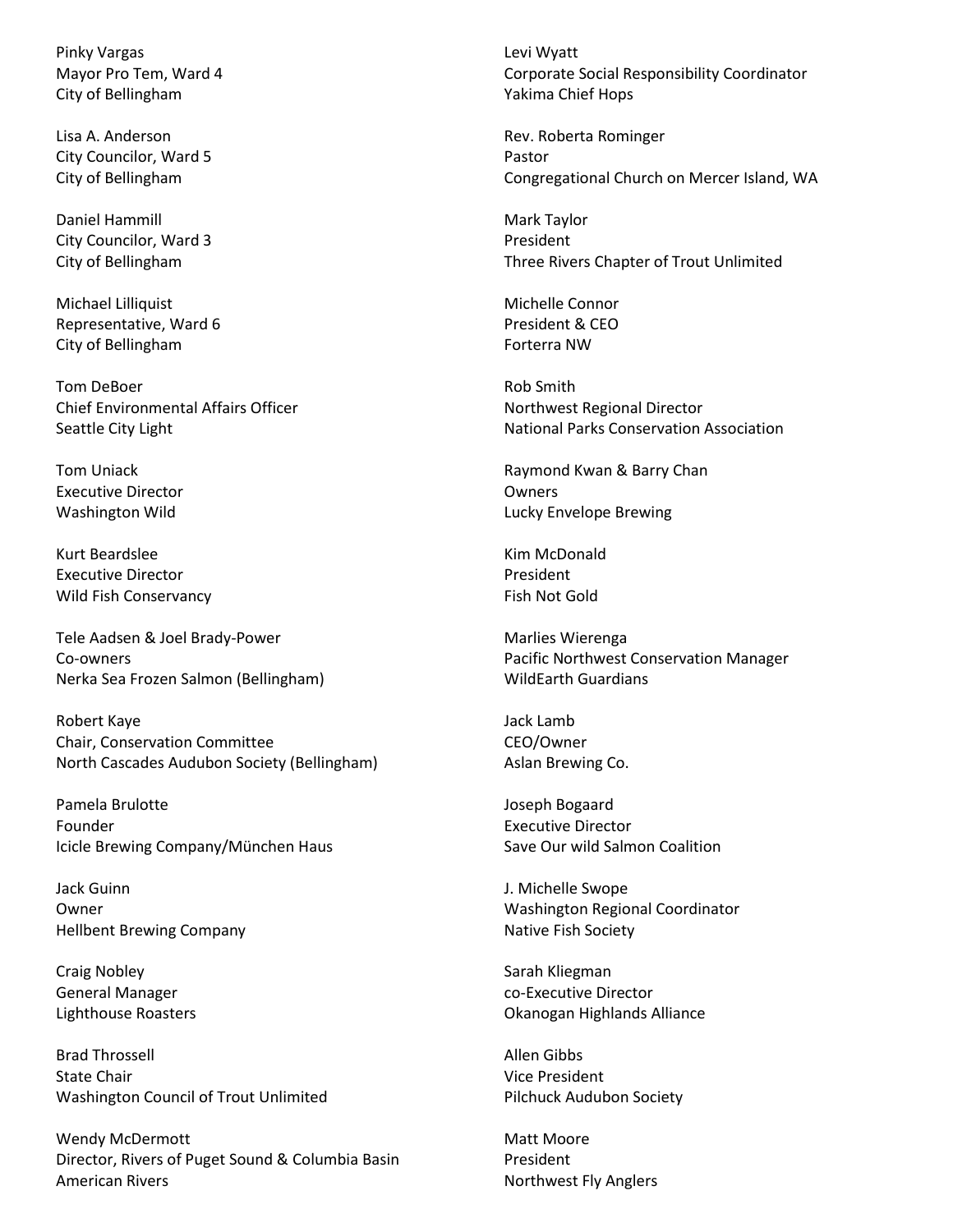Lara Zahaba Co-Owner | Marketing & Communications Stoup Brewing

Becca Gray and Nate Schons Owners Island Hoppin' Brewery (Orcas Island)

Haley Keller Co-Owner, Finance & Retail Operations Peddler Brewing Company

Andrew Pogue Owner Fair Isle Brewing

Saul Weisberg Executive Director North Cascades Institute (Sedro-Woolley, WA)

Amy Brockhaus Deputy Director Mountains to Sound Greenway Trust

Phil Fenner President North Cascades Conservation Council

Tony Ridgeway Board President Flying Bike Cooperative Brewery

Taylor Robertson Marketing & Sales Director Werner Paddles

Amy Grondin & Greg Friedrichs Co-owners Duna Fisheries, LLC

Donna Osseward President Olympic Park Associates

Tim Manns Conservation Chair Skagit Audubon Society

Molly Doran Executive Director Skagit Land Trust

Gabe Epperson Executive Director Whatcom Land Trust Thomas O'Keefe, PhD Pacific Northwest Stewardship Director American Whitewater

Kelsey, Ben, Liz & Craig Curran Owners Watershed Pub & Kitchen

Jennie Goldberg Director League of Northwest Whitewater Racers

Art Wolfe Conservation Photographer Art Wolfe, Inc.

Mike Murphy & Colin Lenfesty Owners Holy Mountain Brewing Co.

Harry Romberg National Forest Committee Chair Sierra Club- Washington Chapter

Connie Miller Store Manager Patagonia Seattle

Meghan Wolf Environmental Activism Manager Patagonia

Derek Wyckoff Owner/CEO 192 Brewing Company

Richard Brocksmith Executive Director Skagit Watershed Council

Lee First Waterkeeper Twin Harbors Waterkeeper

John McGlenn President Washington Wildlife Federation

Mari & Will Kemper Owners Chuckanut Brewing Co (Bellingham)

Dave Green President, CEO Skagit Valley Malting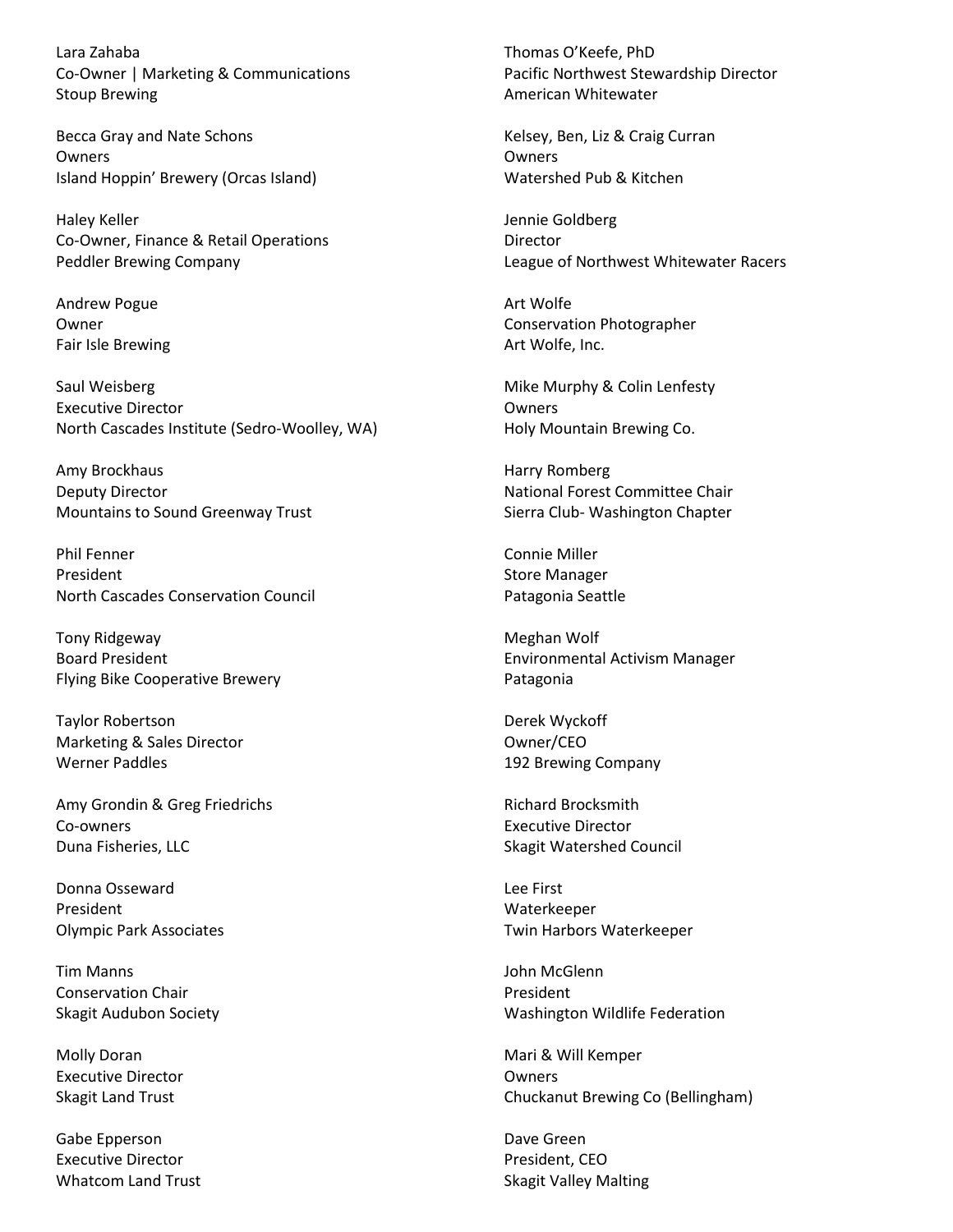Tom Glade Board of Directors Evergreen Islands

Mark Burr General Manager/Founder Jellyfish Brewing Company

Paul Satzinger Operations Manager NOLS Pacific Northwest

LeeAnne Beres Executive Director Earth Ministry

Lisa Remlinger Chief Policy Officer WA Environmental Council/WA Conservation Voters

Trish Rolfe Executive Director Center for Environmental Law & Policy

Robert Bowman Co-Owner/Founder Black Raven Brewing

Peter Bahls Executive Director Northwest Watershed Institute

Jack Pflueger Owner Stones Throw Brewery

David Skiba Owner/Head Brewer No Boat Brewing Company

Anne Hall Pastor Lutheran Church in the San Juans

Marie Neumiller Executive Director Inland Northwest Wildlife Council

Shannon Wright Executive Director RE Sources

Troy Emmons District Manager Hopworks Urban Brewery Cecilia Vollert Brand Manager MiiR

Justin Gerardy Owner Standard Brewing/ Sovereign Brewing

Andrée Hurley Executive Director Washington Water Trails

Colleen Kuehl Owner Wander Brewing

Deborah B Jensen, PhD Vice President and Executive Director Audubon Washington

Zac Olson Manager Dru Bru

Megan Birzell Washington State Director The Wilderness Society

Ron Swarner Owner Peaks & Pints Craft Beer Bar/Bottle Shop

Jasmine Minbashian Executive Director Methow Valley Citizens Council

Greg Haller Executive Director Pacific Rivers

Nina Bell, J.D. Executive Director Northwest Environmental Advocates

Sara Nelson Owner Fremont Brewing Company

Kyle Fitzsimmons General Manager Elysian Brewing

Steve Jones President WA State Council of Fly Fishers International